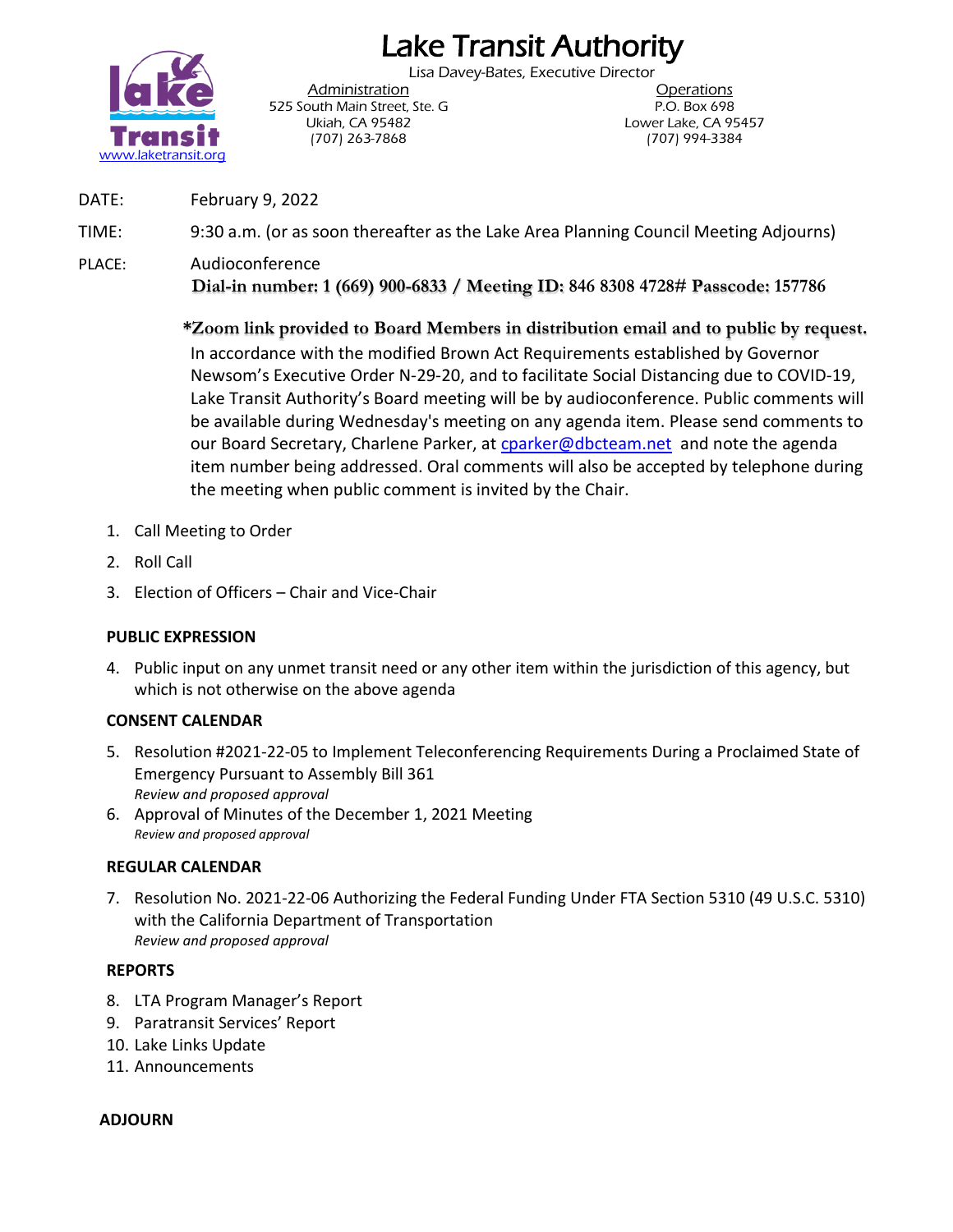Lake Transit Authority Agenda – February 9, 2022 Page Two

#### PUBLIC EXPRESSION

Any member of the public may speak on any agenda item when recognized by the Chair for a time period, not to exceed 3 minutes per person and not more than 10 minutes per subject, prior to the Public Agency taking action on that agenda item.

#### AMERICANS WITH DISABILITIES ACT (ADA) REQUESTS

To request disability-related modifications or accommodations for accessible locations or meeting materials in alternative formats (as allowed under Section 12132 of the ADA) please contact the Lake Transit Authority Administrative office at (707) 263-7868, at least 72 hours before the meeting.

#### ADDITIONS TO AGENDA

The Brown Act, Section 54954.2, states that the Board may take action on off-agenda items when:

- a) a majority vote determines that an "emergency situation" exists as defined in Section 54956.5, **or**
- b) a two-thirds vote of the body, or a unanimous vote of those present, determines that there is a need to take immediate action and the need for action arose after the agenda was legally posted, **or**
- c) the item was continued from a prior, legally posted meeting not more than five calendar days before this meeting.

#### CLOSED SESSION

If agendized, Lake Transit Authority may adjourn to a closed session to consider litigation or personnel matters (i.e., contractor agreements). Discussion of litigation or pending litigation may be held in closed session by authority of Govt. Code Section 54956.9; discussion of personnel matters by authority of Govt. Code Section 54957.

POSTED: February 3, 2022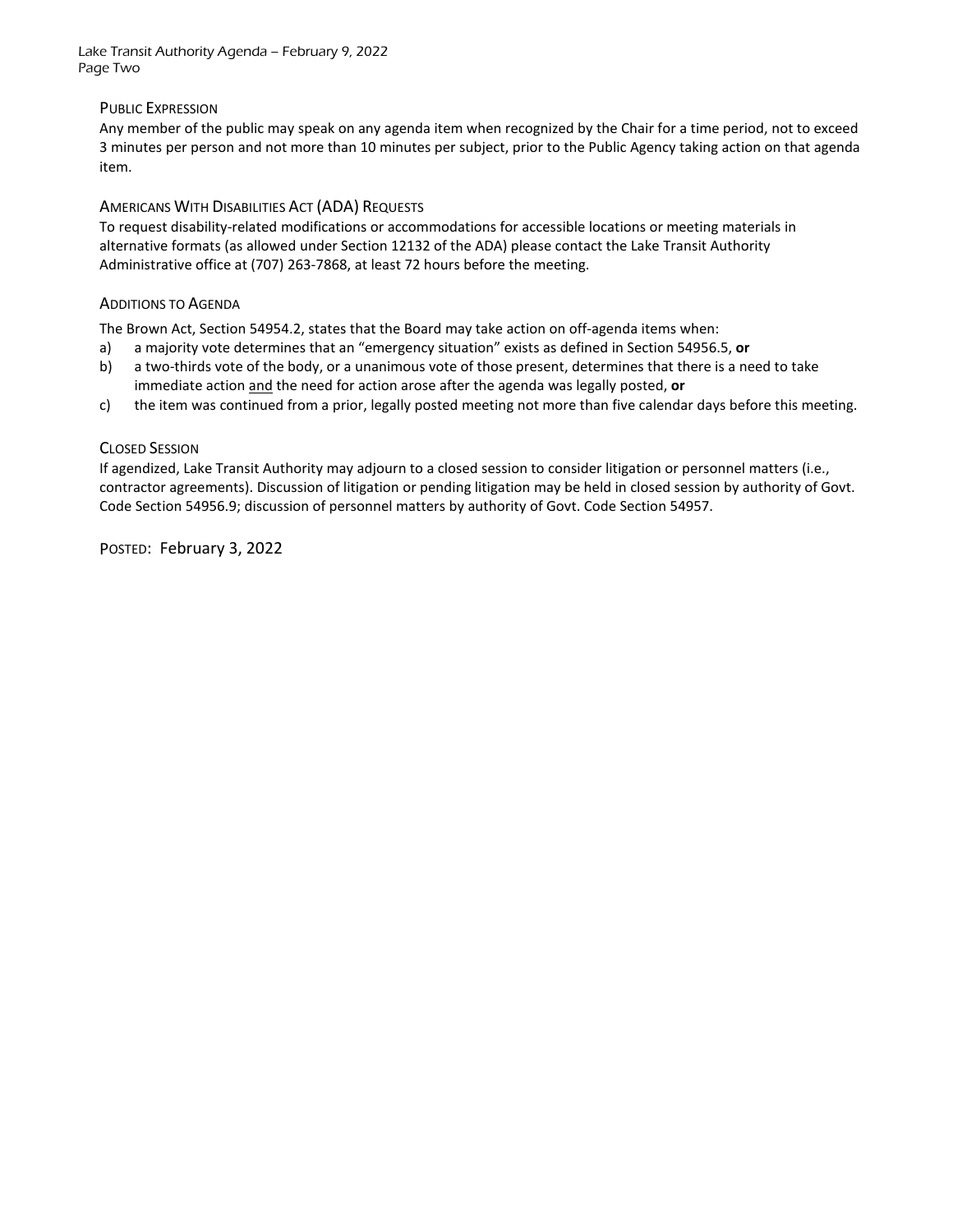

# LAKE TRANSIT AUTHORITY STAFF REPORT

**TITLE:** Election of Officers **DATE PREPARED:** February 1, 2022 **MEETING DATE:** February 9, 2022

**SUBMITTED BY:** Lisa Davey-Bates, Executive Director

#### **BACKGROUND:**

There are no set terms for members to serve on the Lake Transit Authority Board of Directors. Historically, both of the city councils and the Board of Supervisors make two appointments annually from their respective boards to serve as members to the Lake Transit Authority. During the first meeting of each year the LTA members nominate and approve members to serve as Chair and Vice-Chair to the Lake Transit Authority.

The Board of Supervisors also makes the appointments for the two Member at Large positions. Those seats are appointed every other year, or when a vacancy occurs. The Board of Supervisors also appoints an alternate Member at Large in the event that one of the other members is unable to attend. Unfortunately, a vacancy still exists for the Member at Large position.

#### **ACTION REQUIRED:**

- 1. Hear all nominations of the office of Chair. A second is not required to nominate.
- 2. Discuss any questions. Move, second and vote to close nominations.
- 3. If multiple nominations are made, move, second and vote on each nomination until a motion carries.
- 4. Repeat process for the office of Vice-Chair.

**ALTERNATIVES:** None identified.

**RECOMMENDATION:** I recommend the LTA Board of Directors make the above-mentioned appointments to the Lake Transit Authority. Once elections are made, the newly elected Chair presides over the meeting.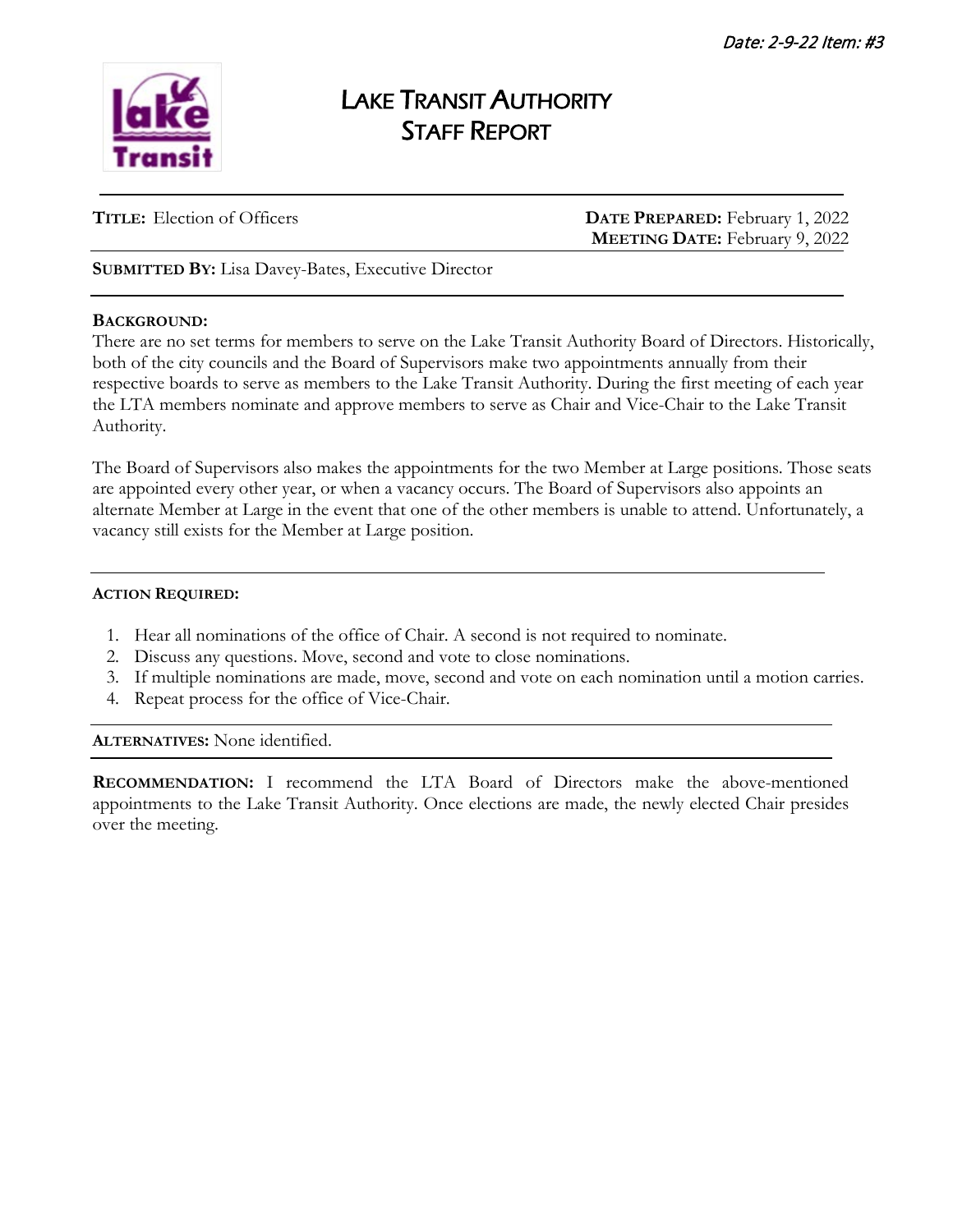#### **LAKE TRANSIT AUTHORITY RESOLUTION #2021-22-05**

#### **RESOLUTION TO IMPLEMENT TELECONFERENCING REQUIREMENTS DURING A PROCLAIMED STATE OF EMERGENCY PURSUANT TO ASSEMBLY BILL 361**

**WHEREAS,** Lake Transit Authority (LTA) is committed to preserving the Ralph M. Brown Act requirements that all meetings of a legislative body of a local agency be open and public and that any person may attend and participate in such meetings;

**WHEREAS,** A state of emergency was proclaimed by Governor's Executive Order N-33-20 on March 4, 2020, addressing the threat of the COVID-19 pandemic, and remains in effect;

**WHEREAS,** the Brown Act allows for legislative bodies to hold meetings by teleconference, but imposes specific requirements for doing so;

**WHEREAS,** on March 17, 2020, in order to address the need for public meetings during the present public health emergency, Governor Newsom issued Executive Order No. N-29-20, suspending the Act's teleconferencing requirements; and

**WHEREAS,** on June 11, 2021, Governor Newsom issued Executive Order No. N-8-21, continuing the suspension of the Brown Act's teleconferencing requirements through September 30, 2021; and

**WHEREAS,** these Executive Orders allowed legislative bodies to meet virtually as long as certain notice and accessibility requirements were met; and

**WHEREAS,** the State Legislature amended the Brown Act through Assembly Bill No. 361 (AB 361) on September 16, 2021; and

**WHEREAS,** AB 361 amended the Brown Act so that a local agency may use teleconferencing without complying with the regular teleconferencing requirements of the Act, where the legislative body holds a meeting during a proclaimed state of emergency and makes certain findings; and

**WHEREAS,** COVID-19 and variants thereof remain a current threat to the health and safety of the general public, LTA Staff, and members of this Board; and

**WHEREAS,** the LTA has an important governmental interest in protecting the health, safety, and welfare of those who participate in meetings of the LTA legislative and advisory bodies subject to the Brown Act; and

**WHEREAS,** in response to the current threat to the public of the COVID-19 virus and its existing and potential variants, there is a desire to implement teleconference meetings pursuant to the requirements of the Brown Act so long as this State of and Emergency continues to exist.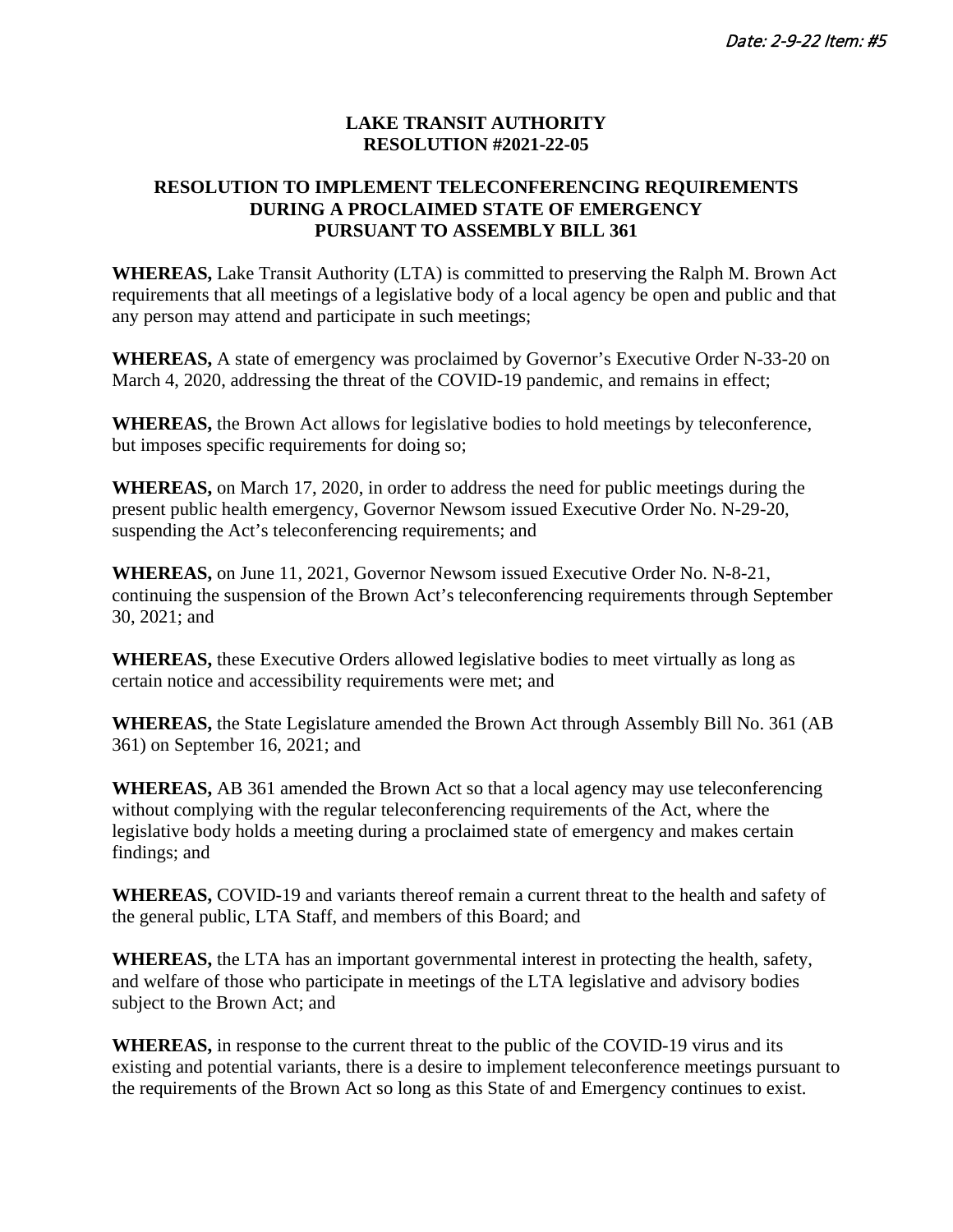**NOW, THEREFORE, BE IT RESOLVED** by the Board of Directors of the Lake Transit Authority hereby finds, determines, declares, orders, and resolves as follows:

- 1. That the foregoing recitals are true and correct and incorporates them by this reference;
- 2. The Board of Directors finds, by a majority vote, that there exists a proclaimed state of emergency; and
- 3. As a result of the emergency, meeting in person would present imminent risks to the health or safety of attendees.

In accordance with AB 361, based on the findings and determinations herein, meetings of LTA's legislative will be held remotely by virtual means, suspending Brown Act teleconferencing rules while providing for all feasible means of public participation.

This resolution shall be effective upon adoption and remain in effect until LTA's next regular board meeting on March 9, 2022, when LTA shall consider renewing its findings by subsequent resolution, in accordance with AB 361.

Adoption of this Resolution was moved by Director \_\_\_\_\_\_\_, seconded by Director \_\_\_\_\_, and carried on this  $9<sup>th</sup>$  day of February 2022 by the following roll call vote:

AYES: NOES: ABSENT:

#### **WHEREUPON, THE CHAIRMAN DECLARED THE RESOLUTION ADOPTED, AND SO ORDERED.**

\_\_\_\_\_\_\_\_\_\_\_\_\_\_\_\_\_\_\_\_\_\_\_\_\_\_\_\_\_\_\_\_\_ \_\_\_\_\_\_\_\_\_\_\_\_\_\_\_\_\_\_\_\_\_\_\_\_\_\_\_\_\_\_\_\_\_\_\_ ATTEST: Charlene Parker Stacey Mattina Secretary Chair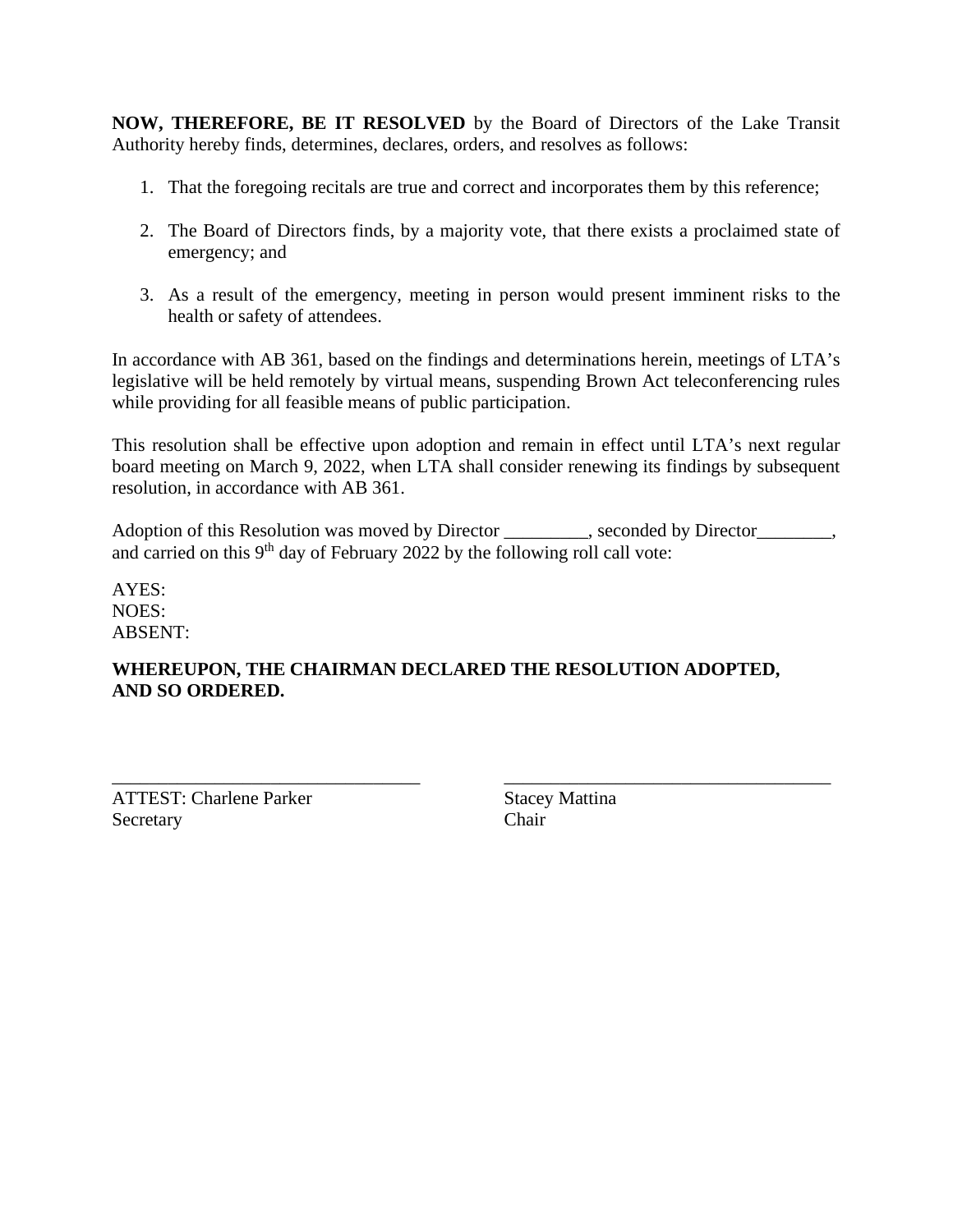Date: 2-9-22 Item: #6

Lake Transit Authority<br>Lisa Davey-Bates, Executive Director

525 S. Main Street, Ste. G P.O. Box 698 [www.laketransit.org](http://www.laketransit.org/) (707) 263-7868 (707) 994-3384

Administration **Contraction Contractions** Ukiah, CA 95482 Lower Lake, CA 95457

## **LAKE TRANSIT AUTHORITY**

**(DRAFT) MEETING MINUTES**

Wednesday, December 1, 2021

**Location:** Audioconference (in response to "Shelter-in-Place" directive)

**Present**

Bruno Sabatier, Supervisor, County of Lake Moke Simon, Supervisor, County of Lake Stacey Mattina, City Council Member, City of Lakeport Russ Cremer, City Council, City of Clearlake Russell Perdock, City of Clearlake

#### **Absent**

Kenneth Parlet, Council Member, City of Lakeport Chuck Leonard, Member at Large Vacant Position, Member at Large

#### **Also Present**

Lisa Davey-Bates, Executive Director – Lake Transit Authority James Sookne, Program Manager – Lake Transit Authority Alexis Pedrotti, Project Manager – Lake Transit Authority Charlene Parker, Admin. Staff – Lake Transit Authority Danielle Casey, Planning Staff – Lake APC Gary McFarland, Project Manager – Paratransit Services Clarissa Kincy, Mobility Programs Manager – Lake Links

#### **1. Call Meeting to Order**

Chair Mattina called the meeting to order at 11:26 am.

**2. Roll Call**

Secretary Charlene Parker called roll. Members present: Sabatier, Simon, *Perdock,* Cremer, and Mattina.

#### **PUBLIC EXPRESSION**

**3. Public input on any unmet transit need or any other item within the jurisdiction of this agency, but which is not otherwise on the above agenda**

Chair Mattina requested Public Comments including any written comments. No public comments were presented.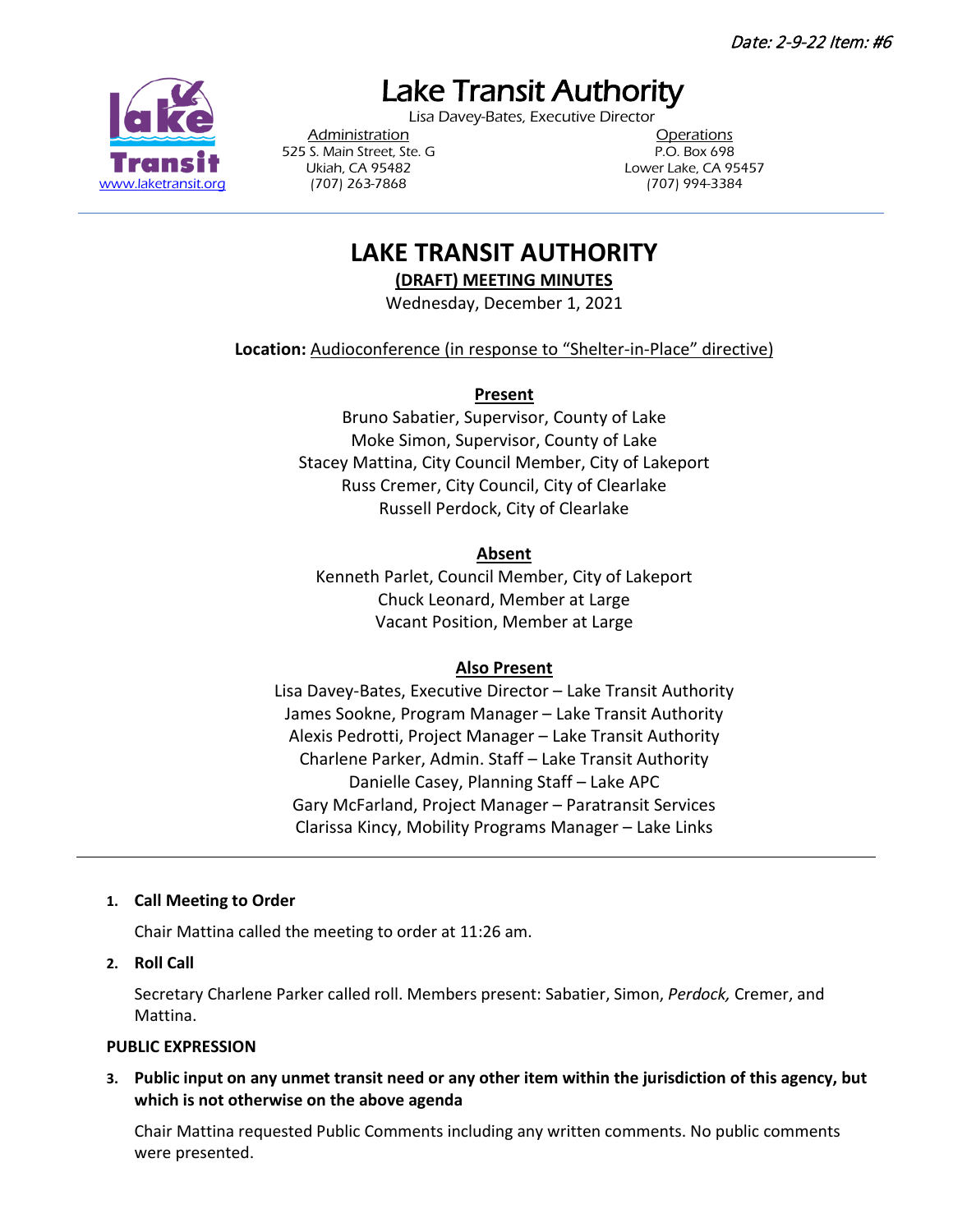#### **CONSENT CALENDAR**

- **4. Resolution #2021-22-03 to Implement Teleconferencing Requirements During a Proclaimed State of Emergency Pursuant to Assembly Bill 361**
- **5. Approval of Minutes of the November 10, 2021, meeting (Draft)**
- **6. Approval of the Draft LTA Meeting Calendar**
- **7. Resolution #2021-22-04 Approving Paratransit Services Drug and Alcohol Policy**

Director Sabatier stated that he did not realize the alcohol limit was .02 and thought it should be lower. Gary McFarland replied that Paratransit's policy for their drivers was zero.

*Director Cremer made a motion to approve the Consent Calendar, as presented. The motion was seconded by Director Perdock and carried unanimously.*

*Roll Call Vote: Ayes (5) – Directors Sabatier, Simon, Perdock, Cremer, and Mattina; Noes (0); Abstain (0); Absent (3) – Director Parlet, Leonard, Vacant Member-at-Large.*

#### **REGULAR CALENDAR**

#### **8. 2021/22 First Quarter Statistics and Financial Status Report**

James Sookne reported the first quarter report shows that system ridership was up system-wide between 16 and 68 precent depending on the route. The first quarter system ridership was up approximately 26.3 percent. However, that was still about 55 percent lower than pre-pandemic levels. Vehicle revenue hours increased 40.6 precent. The cost per revenue hour has dropped from \$103.99 in 2020/21 to \$101.16. James explained that the decrease can be attributed to additional weekday runs on several routes including partial resumption of service and expansion of Route 8, resulting in more revenue hours. The average Fare Per Passenger was up approximately 34.5 percent to \$2.30. James reported that although the vehicle revenue per hour decreased the total operating cost increased about 36.8 percent due to increased operations contractor rates, mileage, revenue hours, and fuel costs. James noted that LTA received 3 new buses at the beginning of first quarter that replaced 3 buses that had exceeded their useful life benchmark. Two of those buses were auctioned off in accordance with LTA's disposition policy, and the third bus will be used for NEMT purposes. Additionally, LTA has entered into a contract with GHD, Inc to complete the environmental work on the Lake County Interregional Transit Center. James gave a brief update on route performance stating that routes 2 and 8 were the only routes that did not see an increase.

Chair Mattina requested any comments regarding the First Quarter Statistics and Financial Status Report.

Gary McFarland thanked James for getting rid of the old buses and said it was nice to have the extra room. Gary stated that one of the new buses was in the shop because of a computer issue and hoped it wasn't a factory recall.

Director Sabatier commented that regarding the buses, the LTA lot looks better now that it is not overly packed and stated that the rise in fuel cost was unfortunate.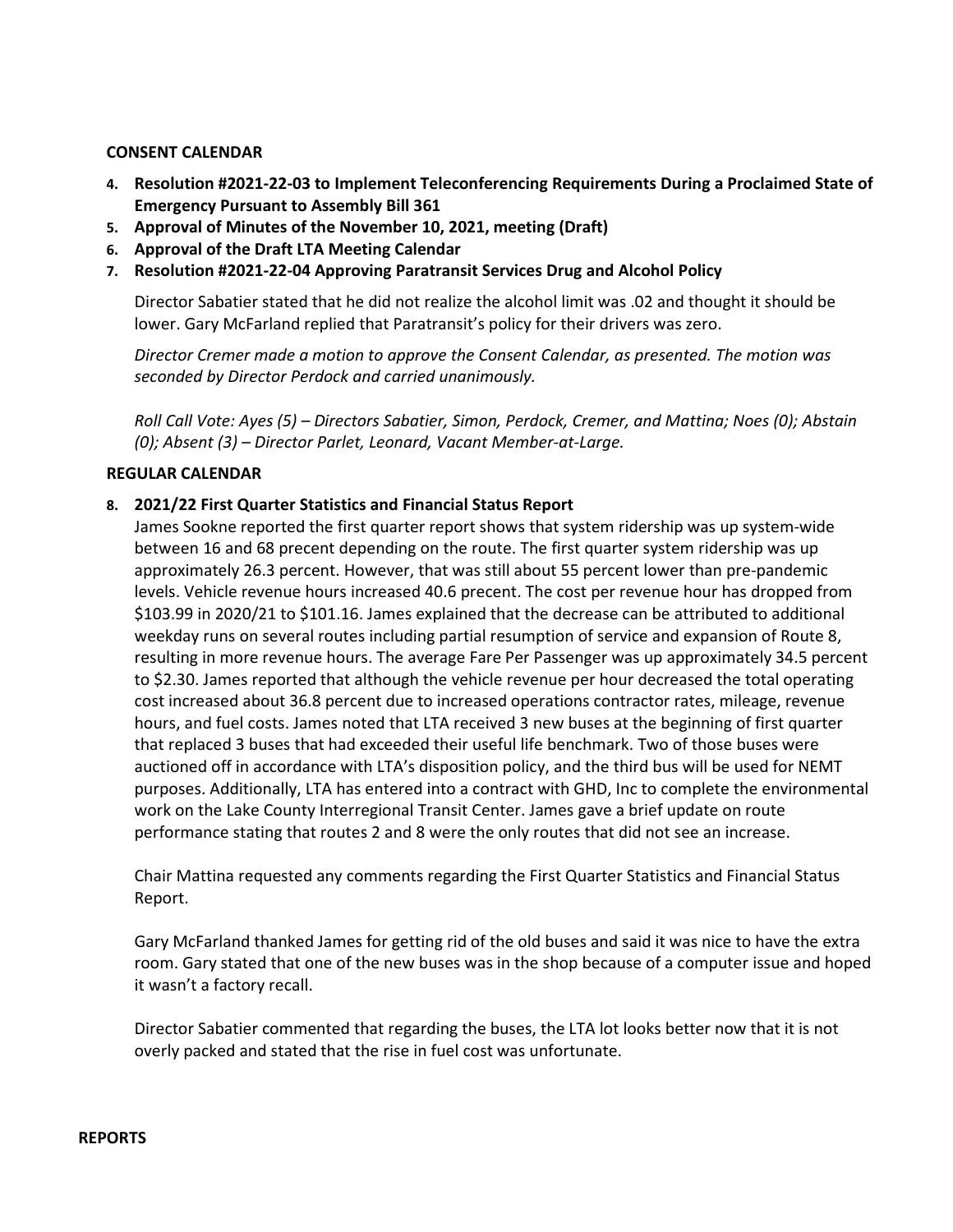#### **9. Transit Coordinator's Report**

James reported that not much has changed since the last meeting. Miscellaneous

Director Sabatier asked if staff has noticed a drop in ridership since the free fare program has ended. James replied that he should have the ridership information once the reports were in next week.

#### **10. Paratransit Services Report**

Gary McFarland reported that staff was excited that two new drivers have passed the driver test, and one more was in the background portion. Gary stated that the two drivers were in the behind-thewheel training. Gary noted that he received a phone call from someone who was credentialed and interested in the available driver position. Gary gave an update on the training program and stated that staff was excited to host their train-the-trainer program for the company. Additionally, staff was revamping the parking lot with new parking lines and numbers for each space to organize the buses by size to better use of space in our parking lot.

Gary announced that staff participated with Rotary to pass out dictionaries this month. Lisa Davey-Bates thanked Gary for everything he was doing for the agency.

#### **11. Lake Links Update**

#### **a. Mobility Manager's Report**

Clarissa gave a brief update on the Pay-Your-Pal and Medi-Links program, stating that staff was working on becoming a Medi-Cal provider as part of their reimbursement program. Additionally, they are partnering with North Coast Opportunities, Inc. (NCO) and ARRP to be part of the Retired and Senior Volunteer Program (RSVP) grant program. The Medi-Links program staff was exploring partnerships with Adventist Health and People Services, Inc.

#### **b. Miscellaneous**

None

#### **12. Announcements**

#### **ADJOURN**

Chair Mattina adjourned the Lake Transit Authority meeting at 11:44 AM.

Respectfully Submitted,

#### *DRAFT*

Charlene Parker, Secretary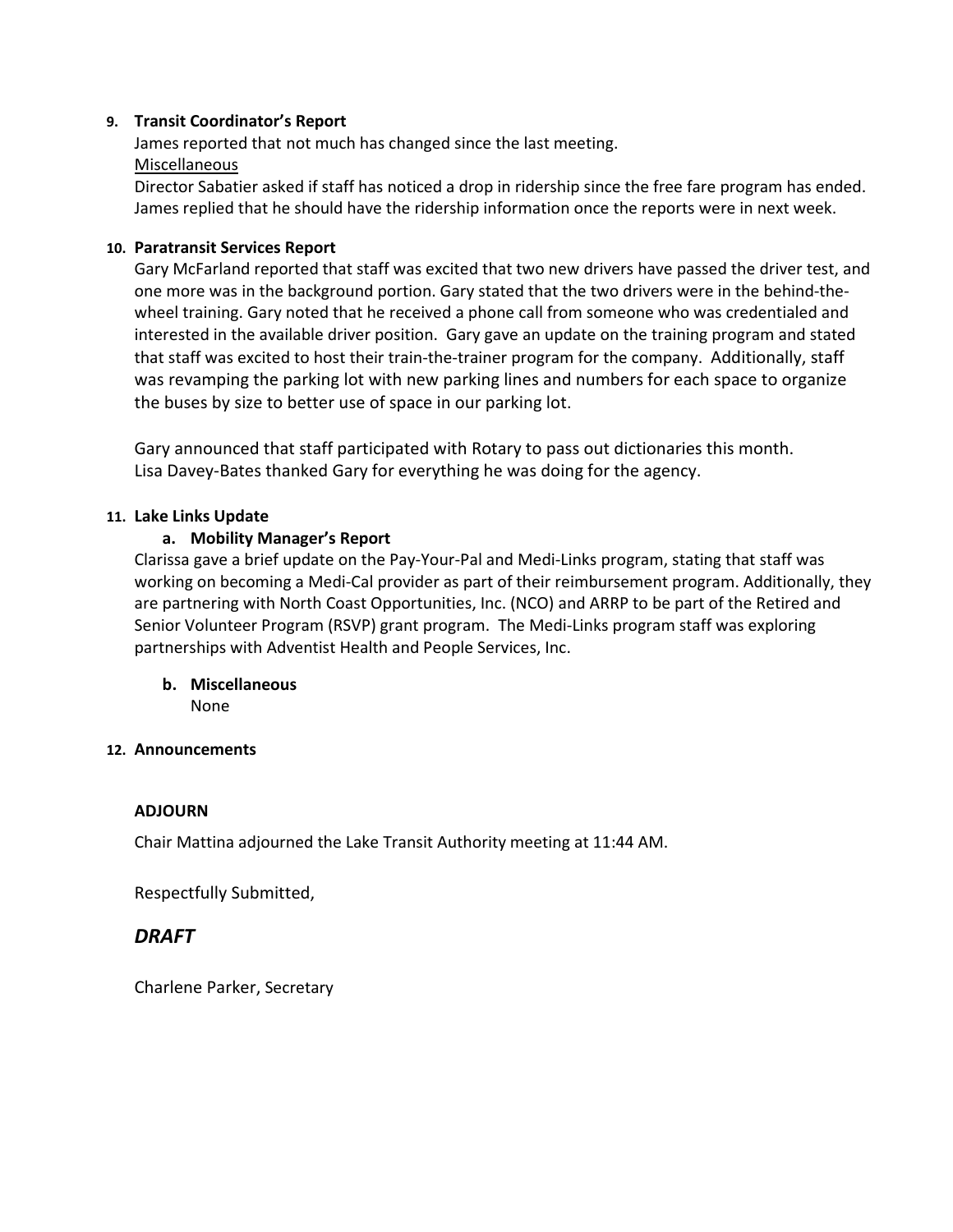#### **LAKE TRANSIT AUTHORITY RESOLUTION #2021-22-06**

### **RESOLUTION AUTHORIZING THE FEDERAL FUNDING UNDER FTA SECTION 5310 (49 U.S.C. SECTION 5310) WITH CALIFORNIA DEPARTMENT OF TRANSPORTATION**

**WHEREAS,** the U.S. Department of Transportation is authorized to make grants to states through the Federal Transit Administration to support capital projects for non-urbanized public transportation systems under Section 5310 of the Federal Transit Act (FTA C 9070.1G); and

**WHEREAS,** the California Department of Transportation (Department) has been designated by the Governor of the State of California to administer Section 5310 grants for transportation projects for seniors and individuals with disabilities; and

**WHEREAS,** Lake Transit Authority desires to apply for said financial assistance to permit operation of paratransit service in their service area; and

**WHEREAS,** The Lake Transit Authority has, to the maximum extent feasible, coordinated with other transportation providers and users in the region (including social service agencies).

**NOW, THEREFORE, BE IT RESOLVED** that the Lake Transit Authority does hereby authorize the Executive Director to file and execute applications on behalf of Lake Transit Authority with the Department to aid in the financing of capital projects pursuant to Section 5310 of the Federal Transit Act (FTA C 9070.1G), as amended.

That the Executive Director is authorized to execute and file all certification of assurances, contracts or agreements or any other document required by the Department.

That the Executive Director is authorized to provide additional information as the Department may require in connection with the application for the Section 5310 projects.

That the Executive Director is authorized to submit and approve request for reimbursement of funds from the Department for the Section 5310 project/s.

That this authorization is effective for a period of three years.

Adoption of this Resolution was moved by Director \_\_\_\_\_\_\_, seconded by Director \_\_\_\_\_\_\_, and carried on this  $9<sup>th</sup>$  day of February 2022 by the following roll call vote:

AYES: NOES: ABSENT:

#### **WHEREUPON, THE CHAIRMAN DECLARED THE RESOLUTION ADOPTED, AND SO ORDERED.**

\_\_\_\_\_\_\_\_\_\_\_\_\_\_\_\_\_\_\_\_\_\_\_\_\_\_\_\_\_\_\_\_\_ \_\_\_\_\_\_\_\_\_\_\_\_\_\_\_\_\_\_\_\_\_\_\_\_\_\_\_\_\_\_\_\_\_\_\_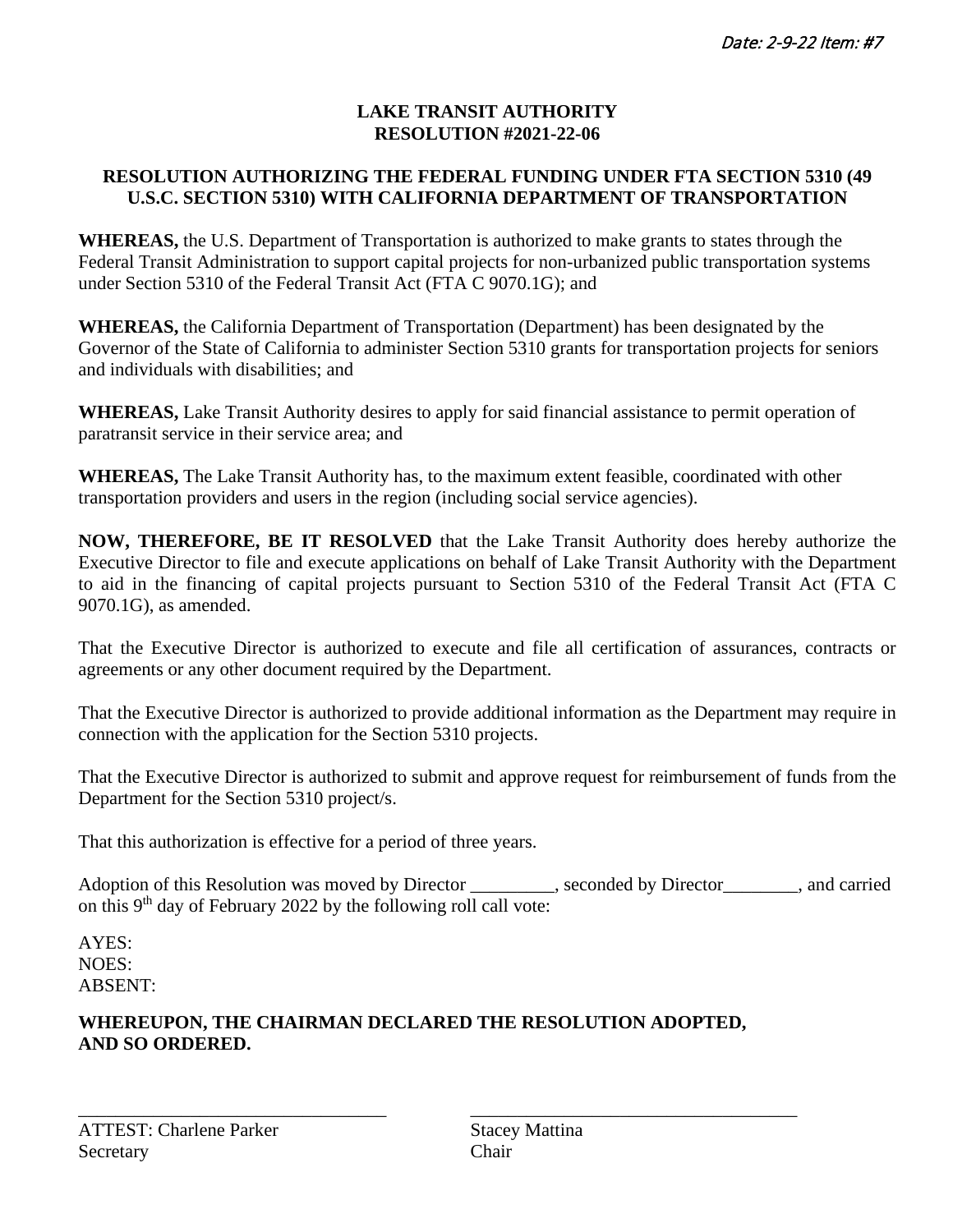

Tel: 707-994-3384 Fax: 707-994-3387

| TO:        | Lake Transit Authority Board of Directors |            |
|------------|-------------------------------------------|------------|
| FROM:      | Gary McFarland, Project Manager           |            |
| DATE:      | January 31, 2021                          |            |
| RE:        | Service Report Nov/Dec 2021               |            |
| Rider ship |                                           | Comparison |

NOV 2021 – 11, 926 NOV 2020 – 9,132 / +2,794

DEC 2021- 11,668 DEC 2020 – 8,947/ +2,721

Nice increase from the same time last year, both months were very consistent with an increase of 2,700 plus riders

#### Employee Training and Recruitment:

We continue to push forward with training and recruitment. Applications have slowed down, we have one right now in behind the wheel training, and one just finishing classroom, and is set to start behind the wheel next week I recently lost one that was in training due to a family emergency. The good thing is the ones we have seem to be staying and are happy.

Training overall has remained high, as we are once again are on track with the high training standards Paratransit Services has in place. All of our drivers are current in training and driver assessment which is something we are very proud of.

The last few months have been a team effort with all four of us stepping up to do what needed to get done. I am very proud of my leadership team here, the communication, team work and professionalism displayed is second to none.

#### Exceptions:

|             | Clearlake | Lakeport |
|-------------|-----------|----------|
| <b>SEPT</b> |           |          |
| <b>OCT</b>  |           |          |

#### Rider Incidents and Police Involvement Concerns

During the months of Nov/Dec we had 11 incidents on the busses. We had two that involved law enforcement 1) On 11/10/21 we had a lady who was hunched over on the bus and nor responding, CLPD notified. 2) On 12/02/21 CHP contacted our office for assistance with video footage.

We had one passenger threaten one of our drivers, a Supervisor talked to the passenger who has had prior incidents; he was banned from the remainder of the month. No more incidents. We had two other incidents where passengers were not allowed entry due to being overly intoxicated and one who had a bench full of items she was attempting to bring on the bus.